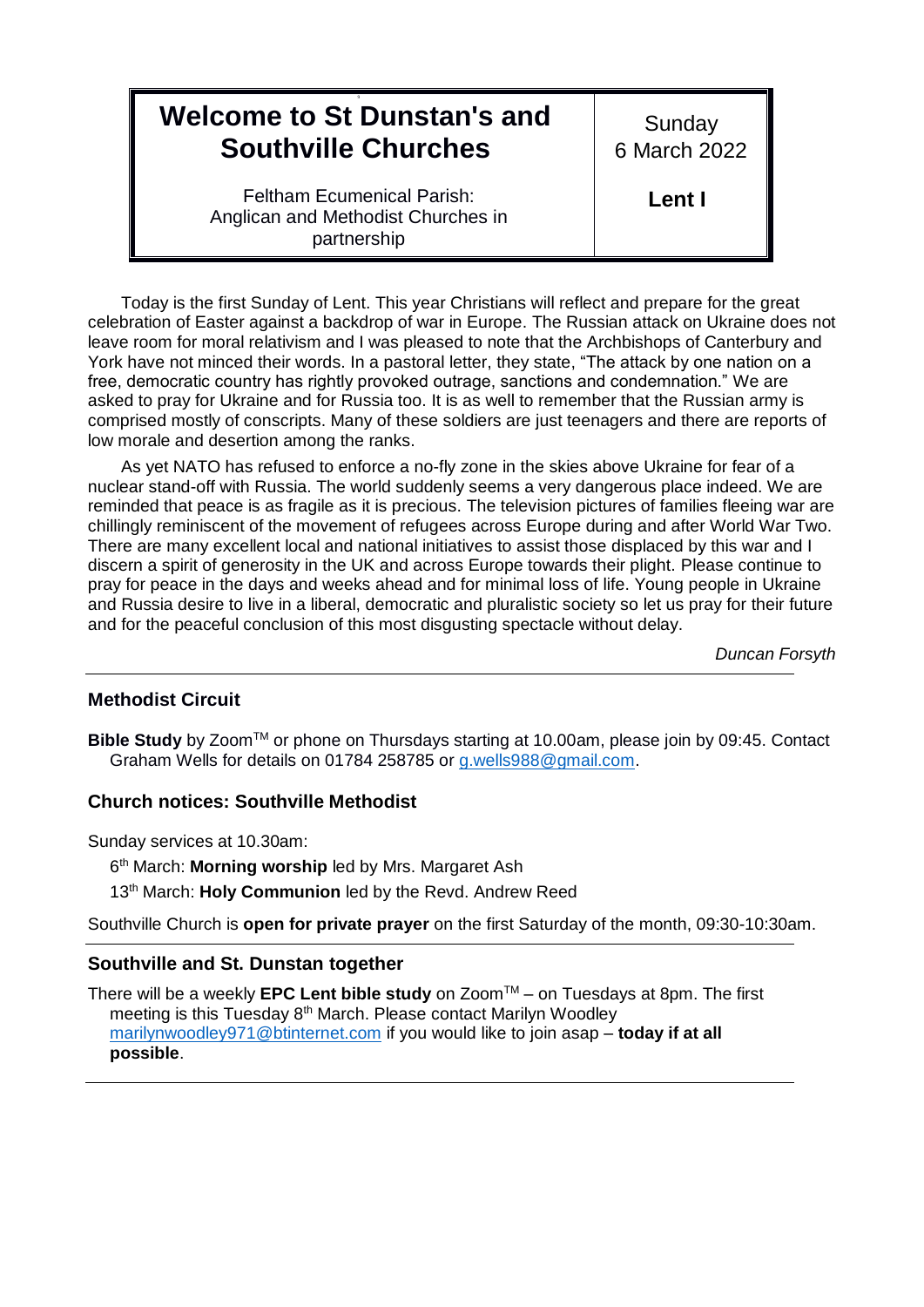# **Church Notices**: **St. Dunstan, Church of England**

### **Sunday services:**

- 9.30am: Morning Prayer on Zoom<sup>™</sup>
- 9.45am: **Holy Communion** in church plus **Today** at 9.45: **Junior Church** in the Church Centre (Reception to Year 6 age)

## **Wednesdays:**

10.00am: **Holy Communion** in Church

### **Regular events**

Every Monday 10.00am to 12 noon: the **Monday drop-in** in the Church Centre. Come along and share refreshments, try your hand at crafts, or just have a chat. All welcome, bring your friends!

The fortnightly **Bible study on ZoomTM. .** will begin again after Easter.

Second Thursday of the month, 2.00-4.00pm: **WOT group** (Women on Thursdays) meet in the Church Centre. Next meeting on Thursday (10<sup>th</sup> March) when we shall be making cards with Susan Collins. **Please note**: the April meeting will be on 7<sup>th</sup> April, i.e. a week earlier than usual, as 14<sup>th</sup> April will be Maundy Thursday.

- By arrangement, 10am one Sunday in the month: **Young people's fellowship** group meet in the Church Centre. **YPF will relaunch on Sunday 20th March.** For children aged 11 upwards; speak to Melanie O'Neill or the Vicar.
- **Messy Church** on 24<sup>th</sup> March 3.30pm at St Dunstan's church for children in Reception to Year 6 with their parent/carer.

Following the lifting of Covid-19 restrictions in England, please continue to look after and protect each other when attending our services and events. Please do not attend with Covid-19 or symptoms.

## **Dates for your diary**

St Dunstan's will be **collecting donations to support Angel Tree for Mothering Sunday** for the mothers of those held in Feltham Young Offenders Institution this and next Sunday. Collection is for cards, postage and a gift voucher of £5.

7pm Tuesday 8th March **St Dunstan's PCC meeting** on zoom.

- Tuesday 22nd March 7.00pm: '**Everyday rituals and the beauty of holiness: Evelyn Underhill for the 21st century**' – a talk by Ayla Lepine of The National Gallery, in a series at St. Paul's Knightsbridge called 'New Voices in Theology'. Attendance in person or online, free of charge: register at [https://www.eventbrite.co.uk/e/new-voices-in-theology](https://www.eventbrite.co.uk/e/new-voices-in-theology-lecture-ayla-lepine-tickets-207194543457)[lecture-ayla-lepine-tickets-207194543457](https://www.eventbrite.co.uk/e/new-voices-in-theology-lecture-ayla-lepine-tickets-207194543457)
- Wednesday 23rd March, **National Day of Reflection:** St Dunstan's church will be open for individual prayer from after the 10am service until 12 noon.
- Thursday 24th March 3.30pm: **Messy Church** at St. Dunstan's.
- **Mothering Sunday** on 27<sup>th</sup> March: there will be an all age service at 9.45am at St Dunstan's, preceded by Holy Communion at 8am.
- Saturday 2nd April 7.30pm: **Spring Concert** by Feltham Choral Society at St. Dunstan, to include Britten's 'Rejoice in the Lamb' and Alan Wilson's 'Mass of Regeneration'
- Looking ahead: Sunday 8th May will see **St. Dunstan's Annual Meeting.** Please put this in your diary now!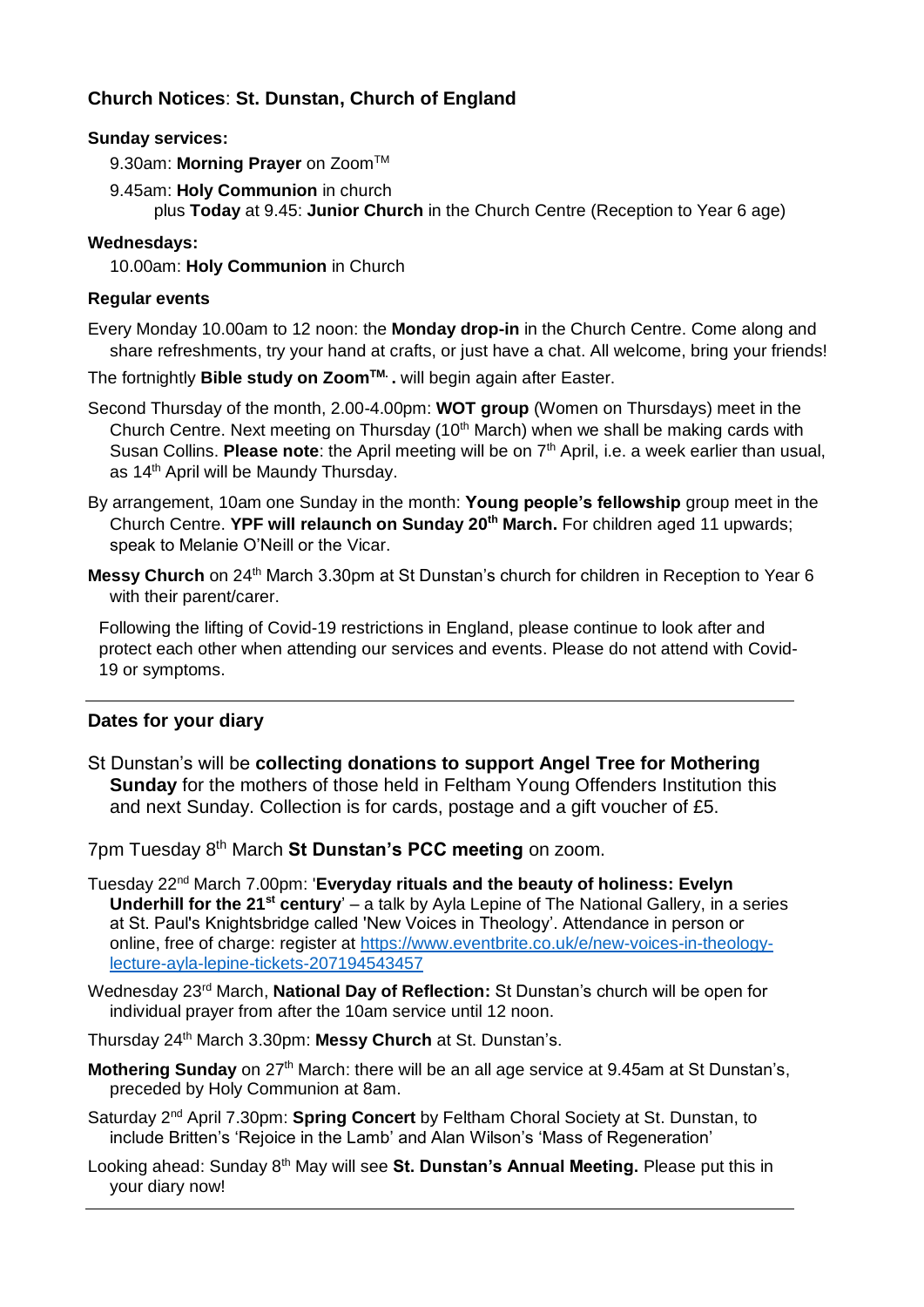# **People**

**Susanna Tackie**, whose splendid African dress we all admired, has moved to Horsham to be nearer her daughter's family. She reports that the move has been a success, and sends her good wishes to everyone with whom she worshipped at St. Dunstan's.

### **Other notices**

St. Dunstan's: Lent Books are available at the back of the Church.

**We are looking for a new person to produce this news and prayer sheet, to release Rachel Stuchbury to help with fund raising for St. Dunstan's improved access. To do this the person would need to prepare it at home during the week on Microsoft Word. The news and prayer sheet is produced weekly at home and emailed to the Office for checking and distribution on Thursdays. If you can help please speak to Duncan Forsyth or Anne Dollery.**

| <b>Southville Methodist</b> | Tachbrook Road, Feltham TW14 9NU<br>Website: www.southvillemethodistchurch.org.uk<br>Email address: contact-us@southvillemethodistchurch.org.uk<br>Minister: Rev.Juliet.Ushewokunze (0208 890 2783)<br>Email: rev.juliet.ushewokunze@sfmc.org.uk |  |
|-----------------------------|--------------------------------------------------------------------------------------------------------------------------------------------------------------------------------------------------------------------------------------------------|--|
| St. Dunstan (C of E)        | St. Dunstan's Road, Feltham TW13 4JY<br>Minister: Rev. Anne Dollery (020 8890 8347)<br>Email: AnneDollery@yahoo.co.uk                                                                                                                            |  |
|                             | C of E Parish office 39 St. Dunstan's Road, Feltham TW13 4JY<br>(visitors by appointment only) Tel: 020 8890 2011<br>Email: admin@stdunstansfeltham.org.uk<br>Tel: 020 8890 2011<br>Website: www.stdunstansfeltham.org.uk                        |  |